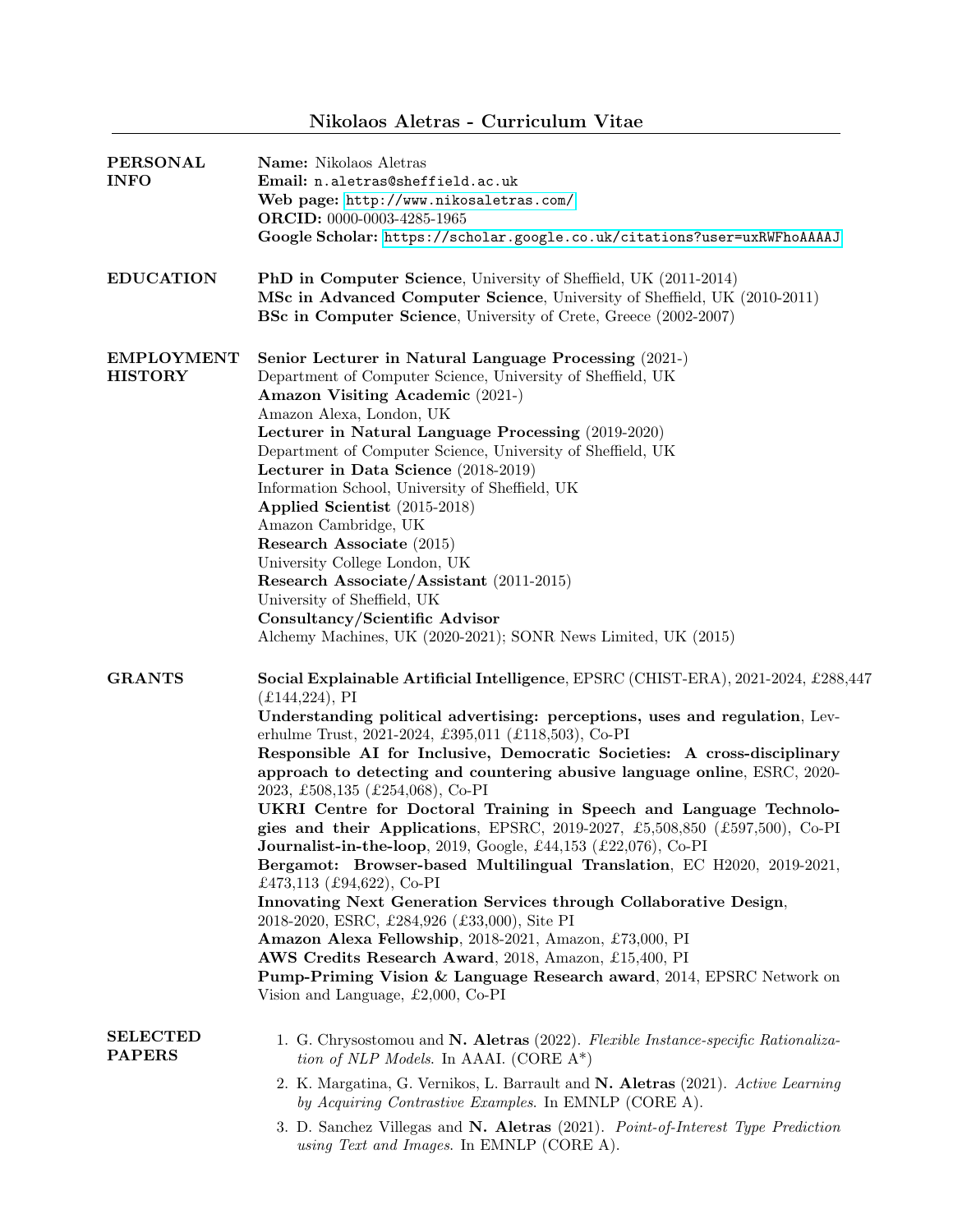- 4. G. Chrysostomou and N. Aletras (2021). Enjoy the Salience: Towards Better Transformer-based Faithful Explanations with Word Salience. In EMNLP (CORE A).
- 5. S. Mensah, K. Sun and N. Aletras (2021). An Empirical Study on Leveraging Position Embeddings for Target-oriented Opinion Words Extraction. In EMNLP (CORE A).
- 6. A. Yamaguchi, G. Chrysostomou, K. Margatina and N. Aletras (2021). Frustratingly Simple Pretraining Alternatives to Masked Language Modeling. In EMNLP (CORE A).
- 7. G. Chrysostomou and N. Aletras (2021). Improving the Faithfulness of Attentionbased Explanations with Task-specific Information for Text Classification. In ACL  $(CORE A<sup>*</sup>)$ .
- 8. P. Vickers, N. Aletras, E. Monti and Loic Barrault (2021). In Factuality: Efficient Integration of Relevant Facts for Visual Question Answering. In ACL  $(CORE A<sup>*</sup>)$ .
- 9. M. Jin and N. Aletras (2021). Modeling the Severity of Complaints in Social Media. In NAACL (CORE A).
- 10. I. Chalkidis, M. Fregadiotis, D. Tsarapatsanis, N. Aletras, I. Androutsopoulos and P. Malakatsiotis (2021). Paragraph-level Rationale Extraction through Regularization: A case study on European Court of Human Rights Cases. In NAACL (CORE A).
- 11. M. Jin and N. Aletras (2020). Complaint Identification in Social Media with Transformer Networks. In COLING (CORE A).
- 12. I. Chalkidis, M. Fregadiotis, S. Kotitsas, P. Malakatsiotis, N. Aletras and I. Androutsopoulos (2020). An Empirical Study on Large-Scale Multi-Label Text Classification including Few and Zero-Shot Labels. In EMNLP (CORE A).
- 13. M. Fomicheva, S. Sun, L. Yankovskaya, F. Blain, F. Guzman, M. Fishel, N. Aletras, V. Chaudhary and L. Specia (2020). Unsupervised Quality Estimation for Neural Machine Translation. TACL
- 14. Y. Mu and N. Aletras (2020). Identifying Twitter Users who Repost Unreliable News Sources with Linguistic Information. PeerJ Computer Science (IF:3.09)
- 15. D. Sanchez, D. Preoiuc-Pietro and N. Aletras (2020). Point-of-Interest Type Inference from Social Media Text. In AACL.
- 16. A. Maronikolakis, D. Sanchez, D. Preoiuc-Pietro and N. Aletras (2020). Analyzing Political Parody in Social Media. In ACL (CORE A\*).
- 17. A. Alokaili, N. Aletras and M. Stevenson (2020). Automatic Generation of Topic Labels. In SIGIR (CORE A\*).
- 18. I. Chalkidis, I. Androutsopoulos and N. Aletras (2019). Neural Legal Judgment Prediction in English. In ACL (CORE  $A^*$ ).
- 19. D. Preotiuc-Pietro, M. Gaman and N. Aletras (2019). Automatically Identifying Complaints in Social Media. In ACL (CORE A\*).
- 20. A. Tsakalidis, N. Aletras, M. Liakata and A. Cristea (2018). Nowcasting the Stance of Social Media Users in a Sudden Vote: The Case of the Greek Referendum. In CIKM (CORE A).
- 21. I. Soroduc, J. H. Lau, N. Aletras and T. Baldwin (2017). Multimodal Topic Labelling. In EACL (CORE A).
- 22. N.Aletras, D. Tsarapatsanis, D. Preoiuc-Pietro, V. Lampos (2016). Predicting Judicial Decisions of the European Court of Human Rights: A Natural Language Processing Perspective. PeerJ Computer Science. (IF: 3.09, In 10 most cited articles)
- 23. D. Preoiuc-Pietro, V. Lampos and N. Aletras (2015). An Analysis of the User Occupational Class through Twitter Content. In ACL (CORE A\*).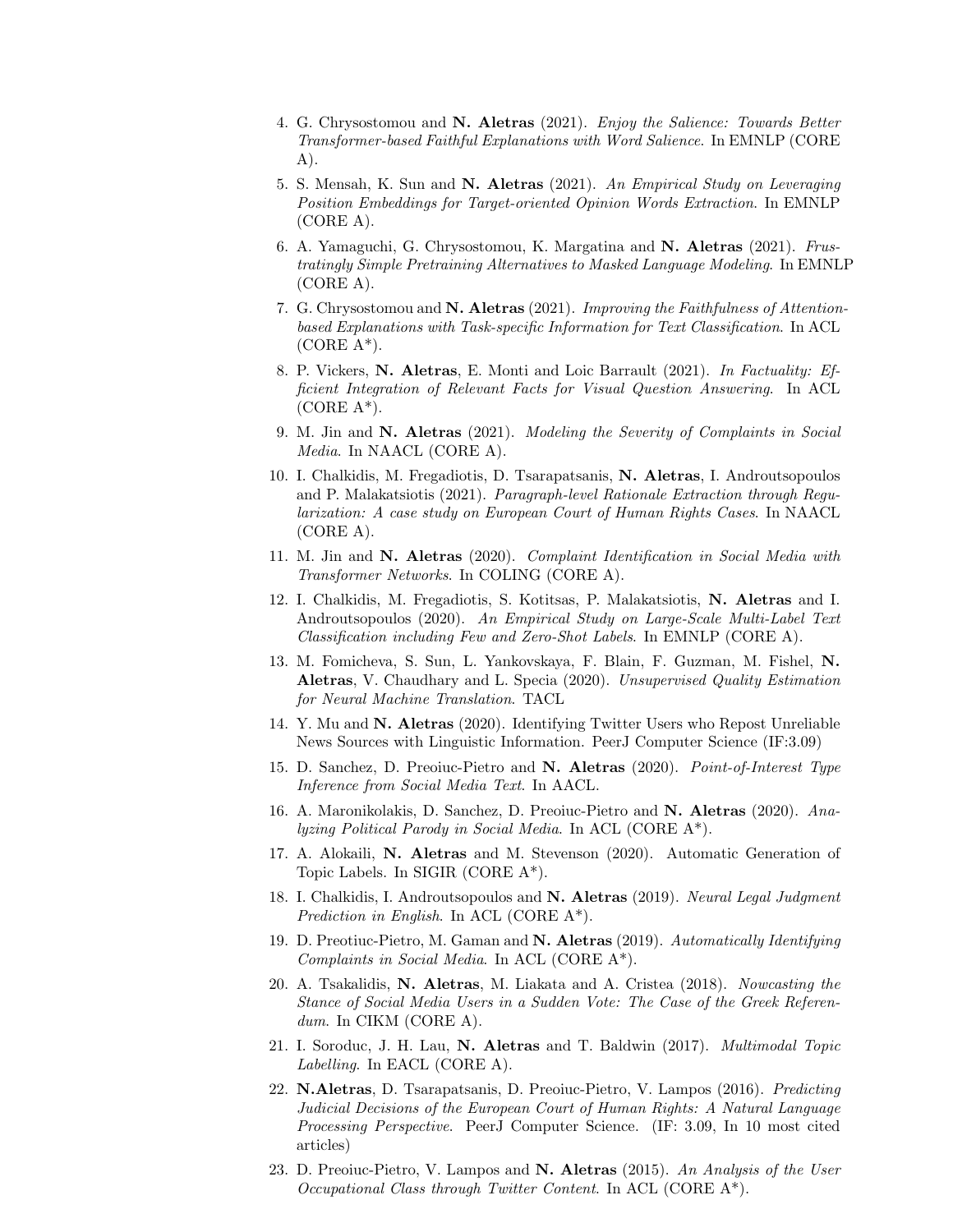|                                                    | 24. N. Aletras and M. Stevenson (2014). Labelling Topics using Unsupervised<br>Graph-based Methods. In ACL (CORE $A^*$ ).                                                                                                                                                                                         |                                                                                                                                                                                                                                                                                                          |                        |  |  |
|----------------------------------------------------|-------------------------------------------------------------------------------------------------------------------------------------------------------------------------------------------------------------------------------------------------------------------------------------------------------------------|----------------------------------------------------------------------------------------------------------------------------------------------------------------------------------------------------------------------------------------------------------------------------------------------------------|------------------------|--|--|
|                                                    | 25. V. Lampos, N. Aletras, D. Preoiuc-Pietro and T. Cohn (2014). Predicting and<br><i>Characterising User Impact on Twitter.</i> In EACL (CORE A).                                                                                                                                                                |                                                                                                                                                                                                                                                                                                          |                        |  |  |
|                                                    | 26. N. Aletras and M. Stevenson (2014). Measuring the Similarity between Auto-<br>matically Generated Topics. In EACL (CORE A).                                                                                                                                                                                   |                                                                                                                                                                                                                                                                                                          |                        |  |  |
|                                                    |                                                                                                                                                                                                                                                                                                                   | 27. N. Aletras, T. Baldwin, J. H. Lau and M. Stevenson (2014). Representing<br>Topics Labels for Exploring Digital Libraries. In JCDL (CORE A*).                                                                                                                                                         |                        |  |  |
|                                                    | NAACL-HLT (CORE A).                                                                                                                                                                                                                                                                                               | 28. N. Aletras and M. Stevenson (2013). Representing Topics Using Images. In                                                                                                                                                                                                                             |                        |  |  |
|                                                    |                                                                                                                                                                                                                                                                                                                   | Full List (including *ACL Findings papers): http://nikosaletras.com/publications/                                                                                                                                                                                                                        |                        |  |  |
| <b>AWARDS &amp;</b><br><b>PRIZES</b>               | Selected member of the "30 under 30" list of promising Greek Young Professionals,<br>Kathimerini newspaper, Greece (2016)<br>ACL Student Travel Award (2014)                                                                                                                                                      |                                                                                                                                                                                                                                                                                                          |                        |  |  |
|                                                    |                                                                                                                                                                                                                                                                                                                   | Google award covering the registration in the Lisbon Machine Learning School (2012)<br>Departmental Research Studentship, University of Sheffield (2011-2014)<br>The Inspec Solutions Ltd. Prize for the Best Overall Performance in MSc in<br>Advanced Computer Science, University of Sheffield (2011) |                        |  |  |
| <b>SELECTED</b>                                    | NLP for Social Media                                                                                                                                                                                                                                                                                              |                                                                                                                                                                                                                                                                                                          |                        |  |  |
|                                                    | <b>INVITED TALKS</b> Athens University of Economics and Business; Lancaster University; University of Cam-<br>bridge; Imperial College London; University of Warwick; DFKI Berlin                                                                                                                                 |                                                                                                                                                                                                                                                                                                          |                        |  |  |
|                                                    | <b>NLP</b> for Empirical Legal Studies<br>Council of Europe; European Commission; University of Cambridge; University of Liv-<br>erpool; University College London; University of Leuven; Kings College London; Seoul<br>National University; Flemish Bar Association; PwC; Royal Statistics Society; Tsinghua    |                                                                                                                                                                                                                                                                                                          |                        |  |  |
|                                                    | University<br><b>Interpreting Document Collections with Topic Models</b>                                                                                                                                                                                                                                          |                                                                                                                                                                                                                                                                                                          |                        |  |  |
|                                                    |                                                                                                                                                                                                                                                                                                                   | University of Melbourne; University of Cambridge; Bloomberg                                                                                                                                                                                                                                              |                        |  |  |
| <b>SELECTED</b><br><b>PRESS</b><br><b>COVERAGE</b> | Instant Karma's Gonna Get You On The Social Networks, Forbes, 2020, USA<br>AI Can Predict Twitter Users Likely to Spread Disinformation Before They Do It,<br>Communications of the ACM, 2020, USA                                                                                                                |                                                                                                                                                                                                                                                                                                          |                        |  |  |
|                                                    | AI learns to predict the outcomes of human rights court cases, New Scientist, 2019, UK<br>Twitter is "threatening" the pollsters, Ephimerida ton Syntakton (+printed), 2018, GR<br>Why a computer could help you get a fair trail, Guardian, 2018, UK<br>AI predicts outcome of human rights cases, BBC, 2016, UK |                                                                                                                                                                                                                                                                                                          |                        |  |  |
|                                                    | Robot Justice: AI Predicts Outcomes of Human Rights Trials, The Wall Street Journal,<br>2016, USA                                                                                                                                                                                                                 |                                                                                                                                                                                                                                                                                                          |                        |  |  |
|                                                    | How Economists View the Rise of Artificial Intelligence, Fortune, 2016, USA<br>Tweets Reveal a Twitter User's Income Bracket, Scientific American, 2015, USA                                                                                                                                                      |                                                                                                                                                                                                                                                                                                          |                        |  |  |
|                                                    | 2015, USA                                                                                                                                                                                                                                                                                                         | What you do on Twitter reveals how much money you make, The Washington Post,                                                                                                                                                                                                                             |                        |  |  |
| <b>PHD</b>                                         | Ahmed Alajrami                                                                                                                                                                                                                                                                                                    | Large Language Models                                                                                                                                                                                                                                                                                    | 2021-                  |  |  |
| <b>SUPERVISION</b>                                 | George Chrysostomou<br>Mali Jin                                                                                                                                                                                                                                                                                   | Model Interpretability in NLP<br>NLP for Social Media                                                                                                                                                                                                                                                    | 2019-<br>2019-         |  |  |
|                                                    | Wenzhe Li                                                                                                                                                                                                                                                                                                         | Graph Neural Networks for NLP                                                                                                                                                                                                                                                                            | 2020-                  |  |  |
|                                                    | Katerina Margatina                                                                                                                                                                                                                                                                                                | Data Efficient Learning                                                                                                                                                                                                                                                                                  | 2019-                  |  |  |
|                                                    | Yida Mu                                                                                                                                                                                                                                                                                                           | Online Misinformation Detection                                                                                                                                                                                                                                                                          | 2019-                  |  |  |
|                                                    | Danae Sanchez Villegas                                                                                                                                                                                                                                                                                            | Multimodal NLP                                                                                                                                                                                                                                                                                           | 2020-                  |  |  |
|                                                    | Huiyin Xue                                                                                                                                                                                                                                                                                                        | Large Language Models                                                                                                                                                                                                                                                                                    | 2021-                  |  |  |
|                                                    | Ilias Chalkidis<br>Areej Alokaili                                                                                                                                                                                                                                                                                 | NLP for Law<br>Topic Modelling                                                                                                                                                                                                                                                                           | 2018-2021<br>2018-2021 |  |  |
|                                                    |                                                                                                                                                                                                                                                                                                                   |                                                                                                                                                                                                                                                                                                          |                        |  |  |